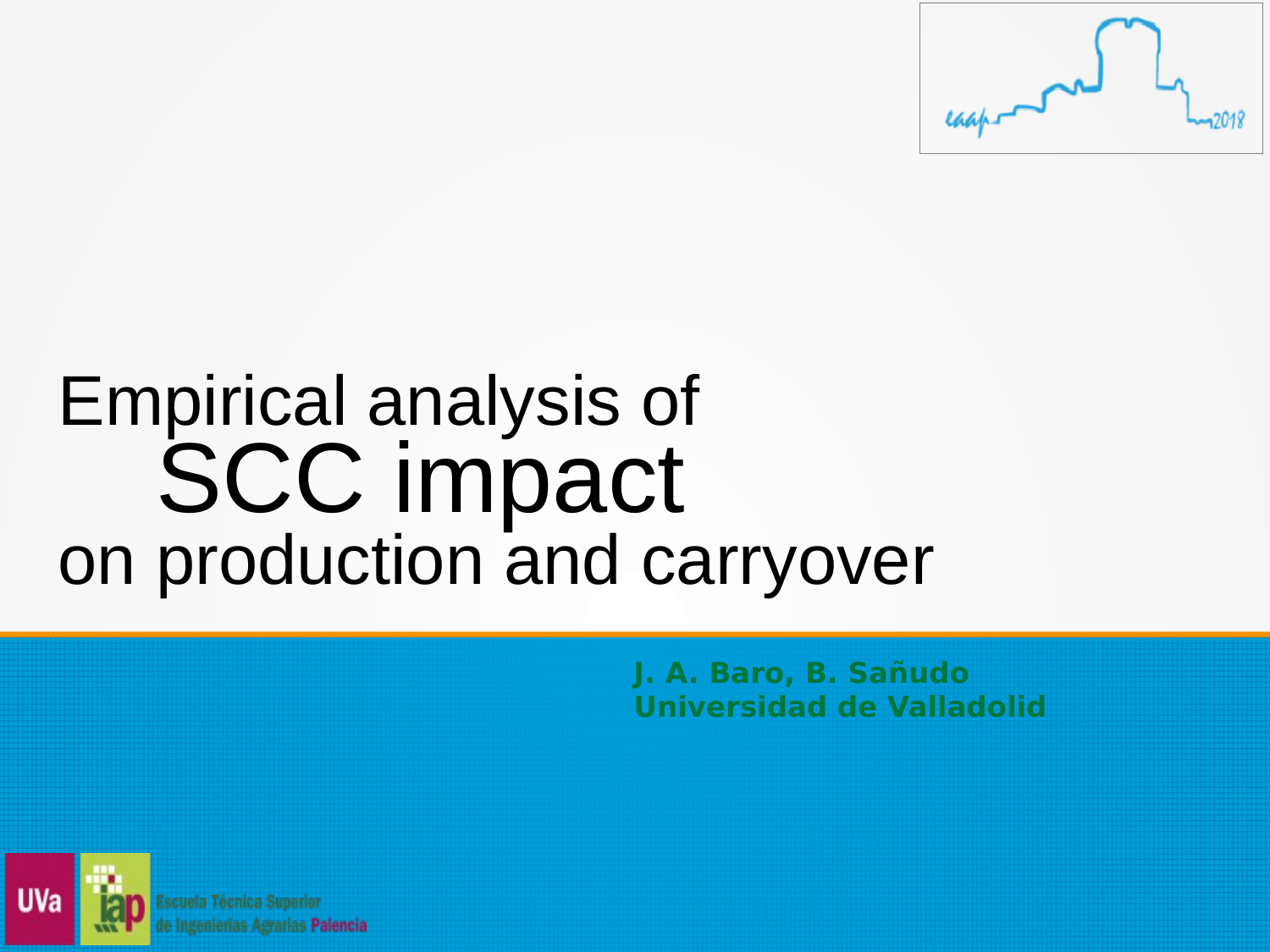# **INTRODUCTION**

ICAR compliant milk recording schemes

- **Multitrait**
- **Individual**
- **Monthly**
- Most European countries
- Decades in operation
- Huge data sets

**BAL STANDARD ESTOCK DATA** 

**Section 2 - Guidelines for Dairy Cattle Milk Recording** 

Section 2 - Cattle Milk Recording Version October, 2017

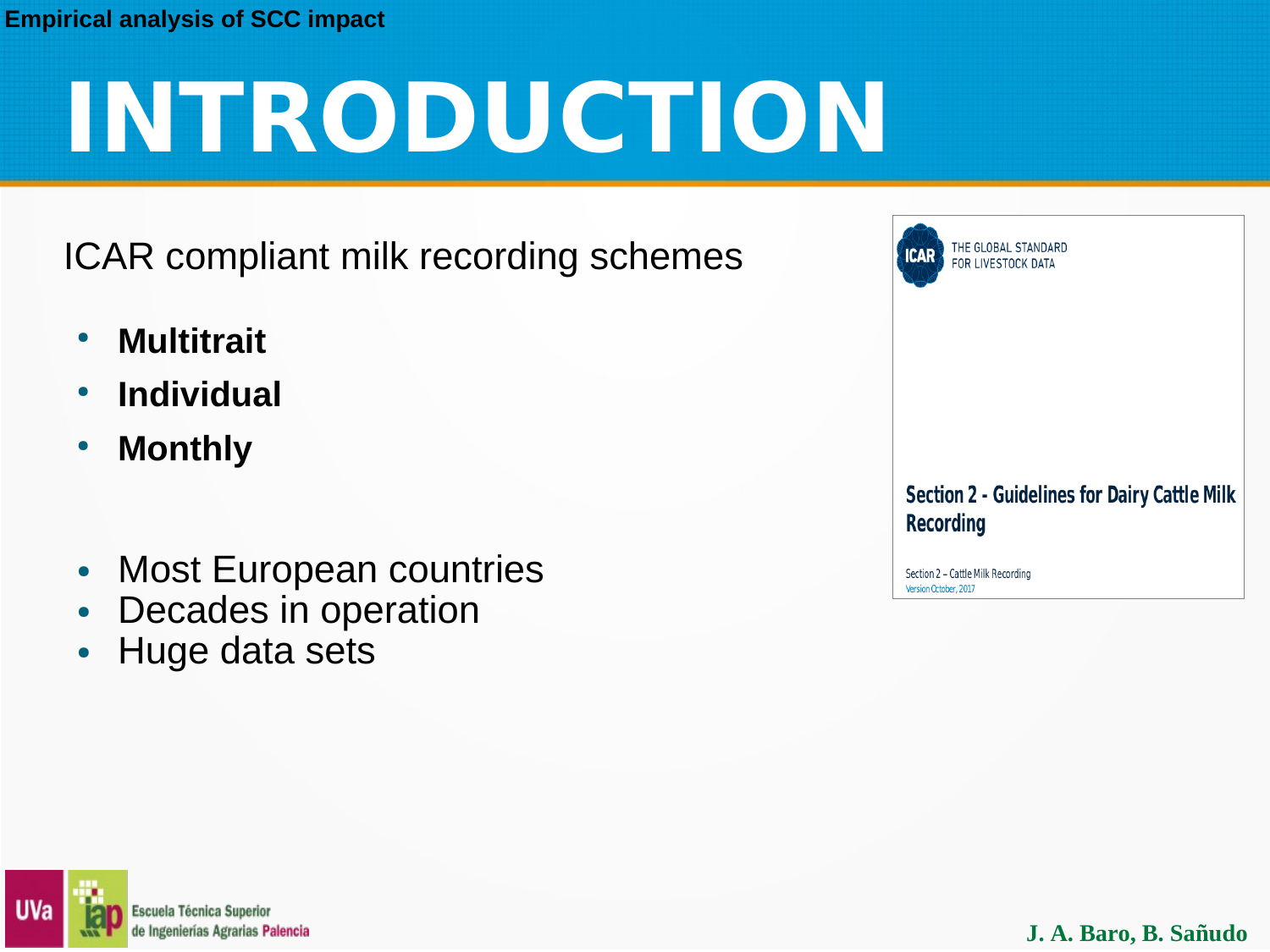## **Materials**

#### **Objective:**

To explore the evolution of distributions of yields

Across recorded factors &

Along Somatic Cell Counts

#### **Data:**

2<sup>nd</sup> largest milk recording organization in Spain

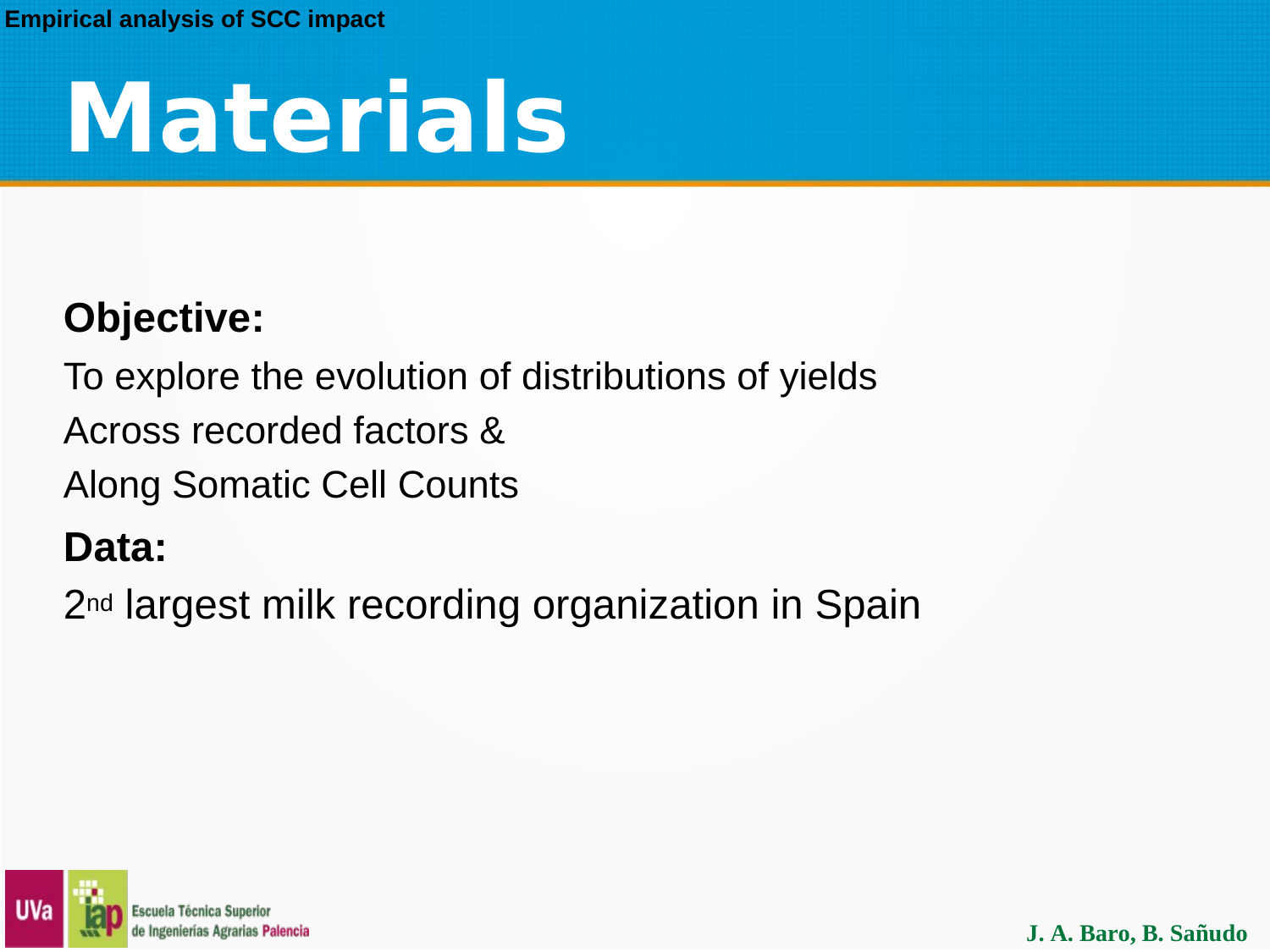## **Materials**

#### **Objective:**

To explore the evolution of distributions of yields

Across recorded factors &

Along Somatic Cell Counts

#### **Data:**

2<sup>nd</sup> largest milk recording organization Castilla y León, Spain 100.000 milking cows 6.8 Million rec's



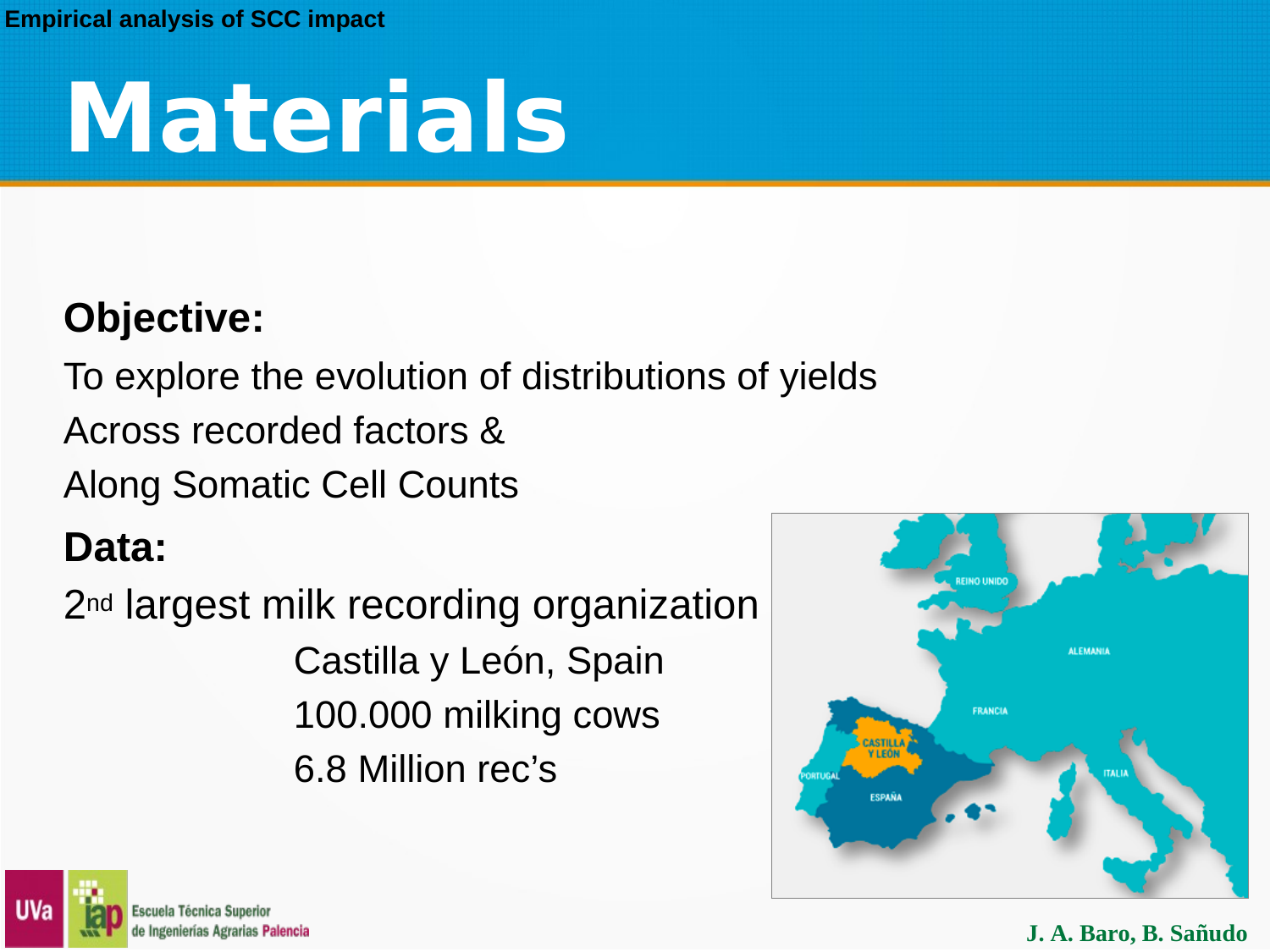**UVa** 

**Methods**

### **Test day SCC & Milk yield**

#### Logarithmic<sub>10</sub> transforms of SCC ( $\sim$  no. of digits)

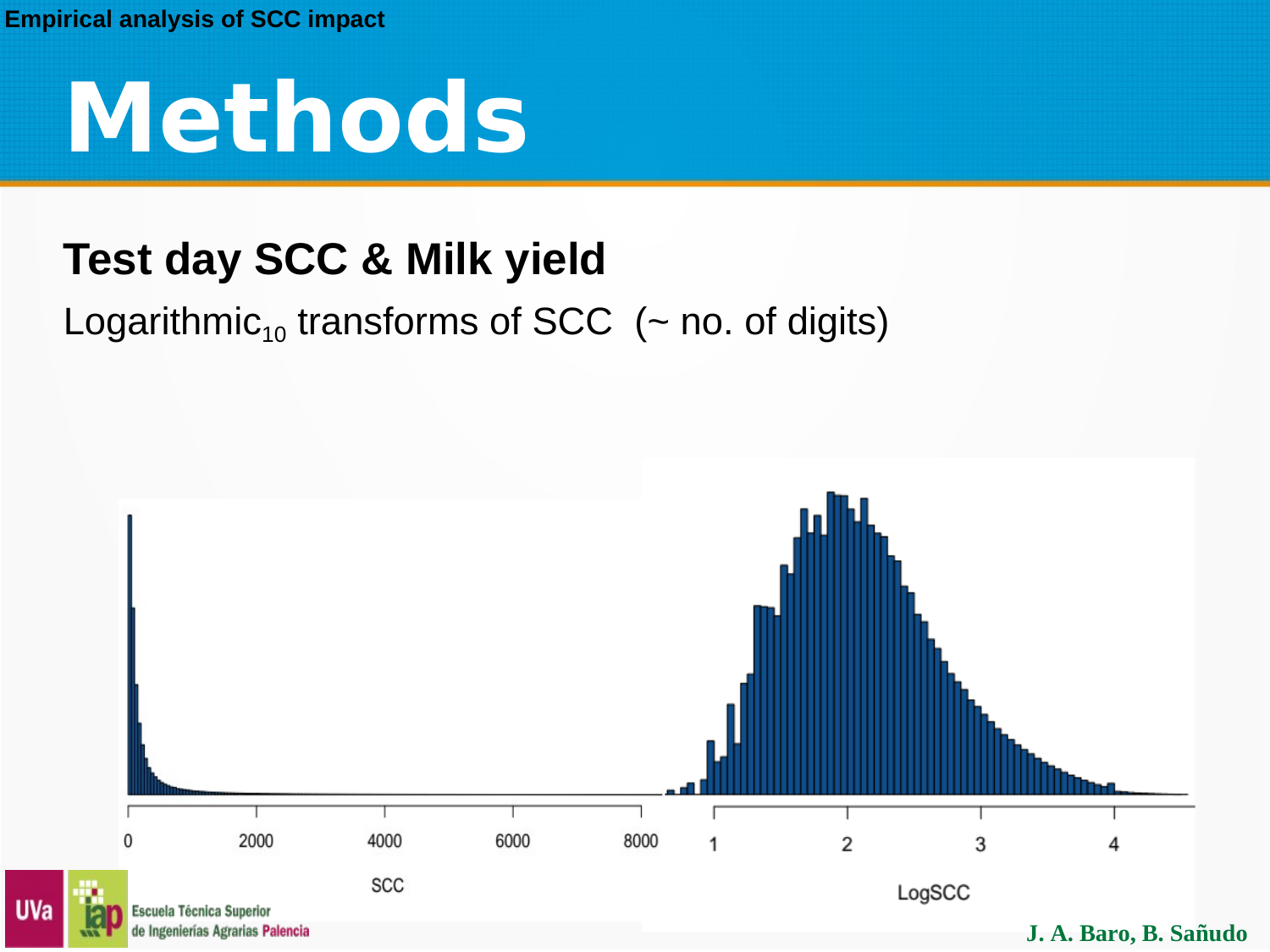**UVa** 



### **Test day SCC & Milk yield**

#### Joint Distribution of milk yield and  $log_{10}SCC$

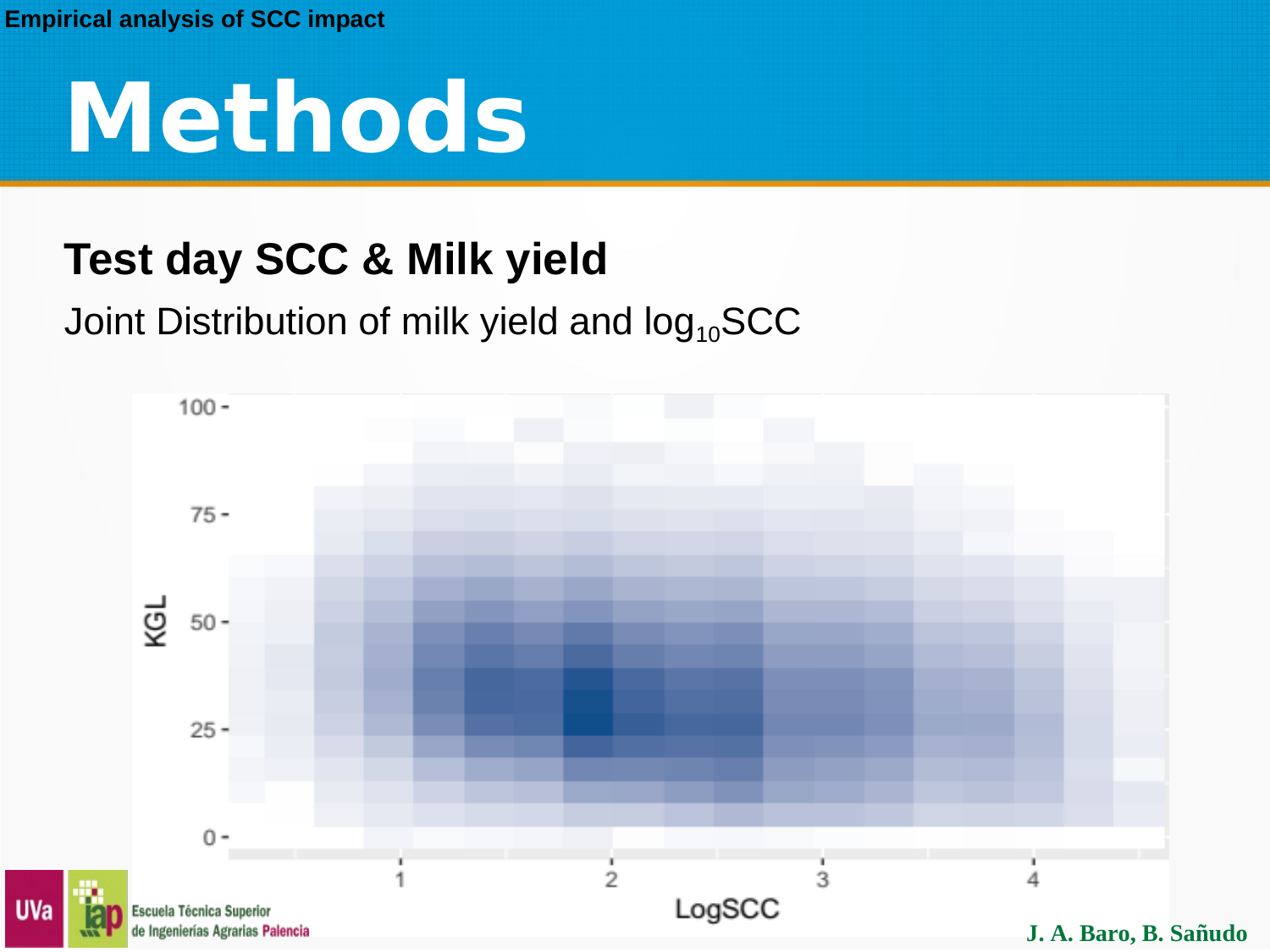

### **Test day SCC & Milk yield**

#### Regression of milk yield on  $log_{10}SCC$ Across a set of milk yield quantiles

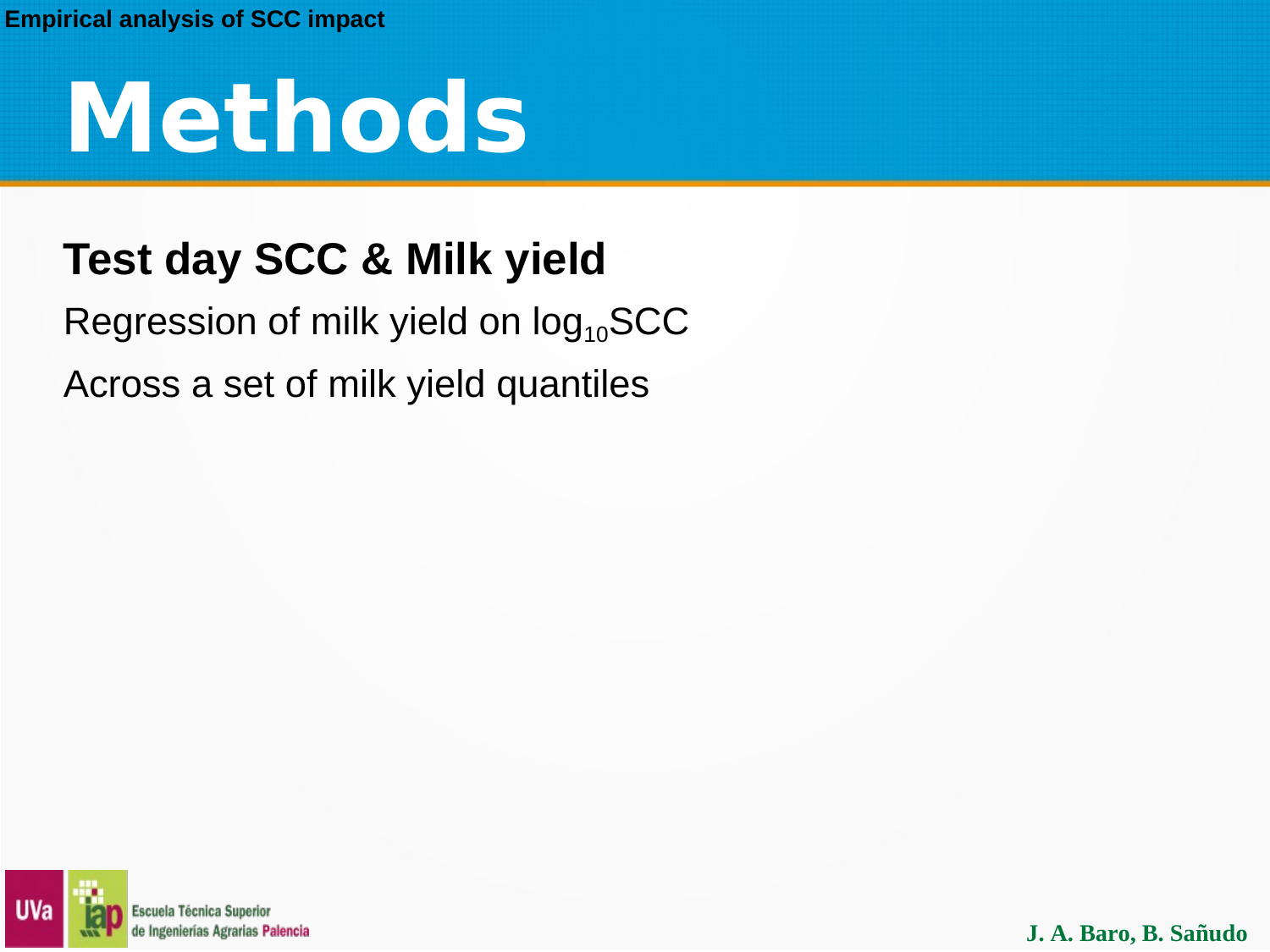**UVa** 

## **Methods**

### **Test day SCC & Milk yield**

Regression of milk yield on  $log_{10}SCC$ 

Across a set of milk yield quantiles



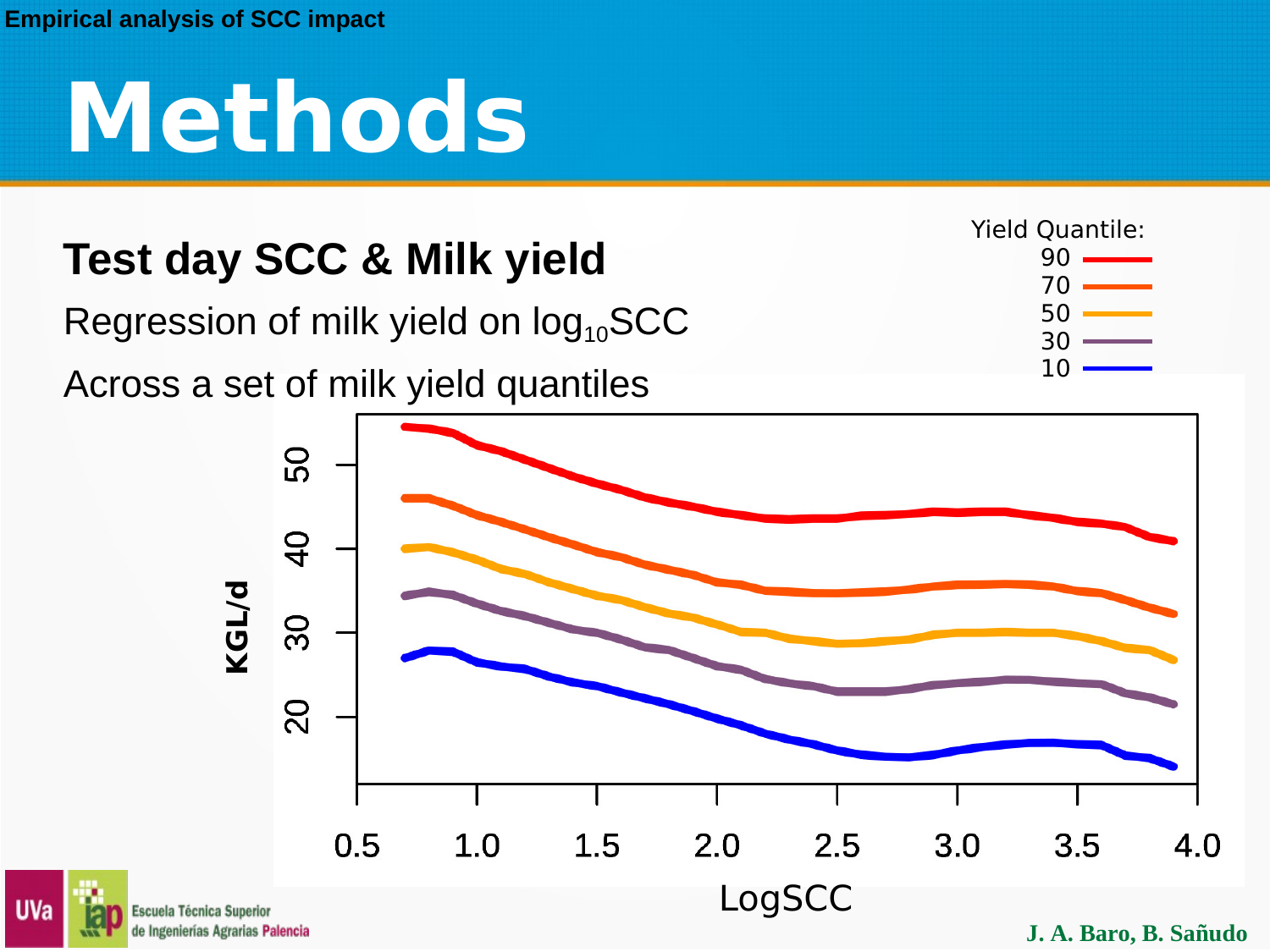## **Methods**

### **Impact of SCC on milk yield**

• Healthy udder:

#### 7.6 kg/d·log<sub>10</sub> unit

The trend stops at different SCC: Yield quantile:  $cell(u)$ :

| 90%    | 126 |
|--------|-----|
| 70%    | 158 |
| 50%    | 200 |
| 30%    | 251 |
| $10\%$ | 398 |

Yield Quantile:  $9<sub>0</sub>$  70 50 30 10



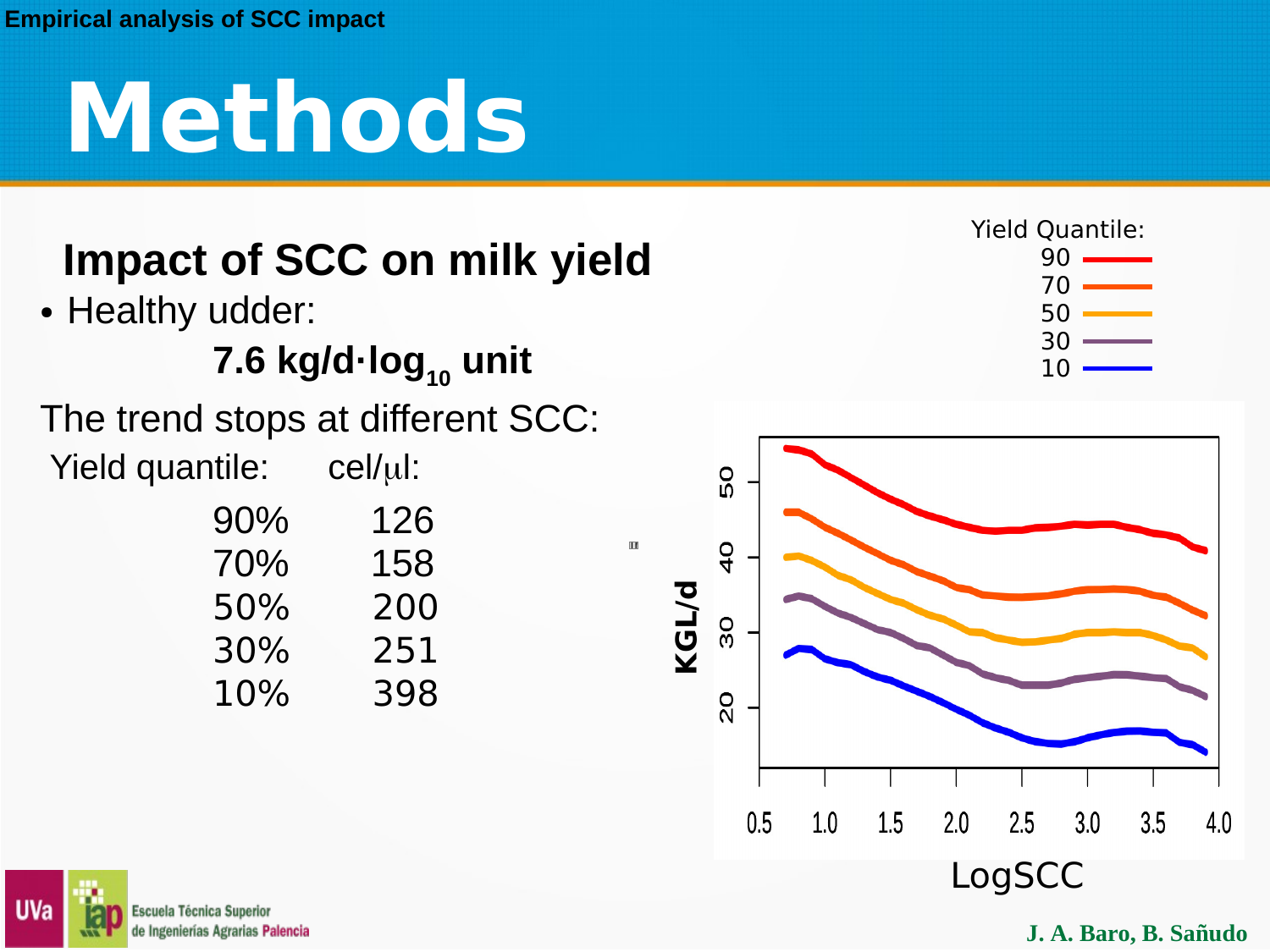## **Methods**

### **Impact of SCC on milk yield**

• Healthy udder:

#### 7.6 kg/d·log<sub>10</sub> unit

The trend stops at different SCC: Yield quantile:  $cell(u)$ :

| 90% | 126 |
|-----|-----|
| 70% | 158 |
| 50% | 200 |
| 30% | 251 |
| 10% | 398 |

**High yield cows are more resilient, or viceversa**

 $\overline{\mathbf{u}}$ 



Escuela Técnica Superior de Ingenierías Agrarias Palencia  30 10

Yield Quantile:  $9<sub>0</sub>$ 70

50

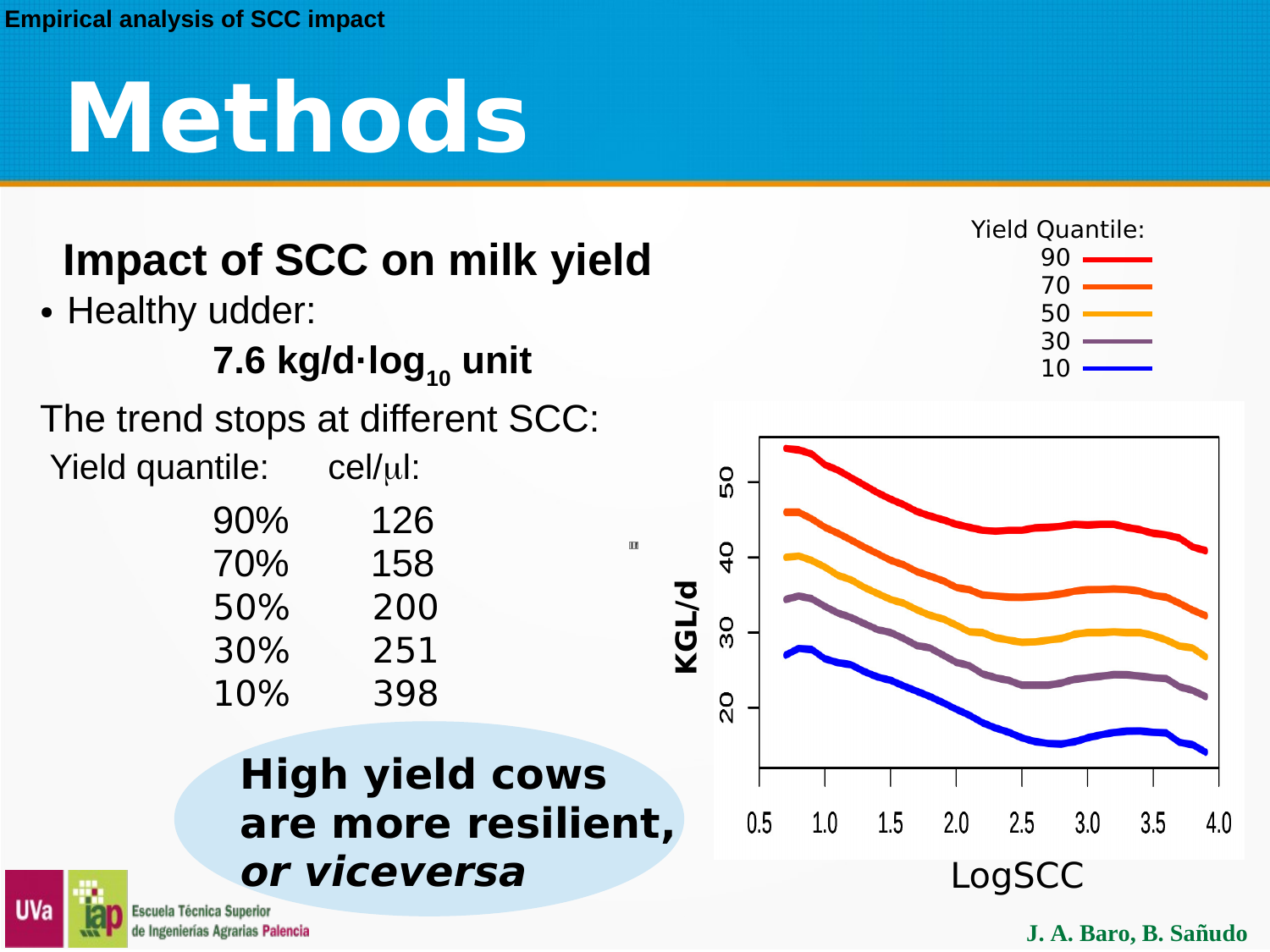

### **Impact of SCC on milk yield**

#### Carryover: effect of previous count on present yield





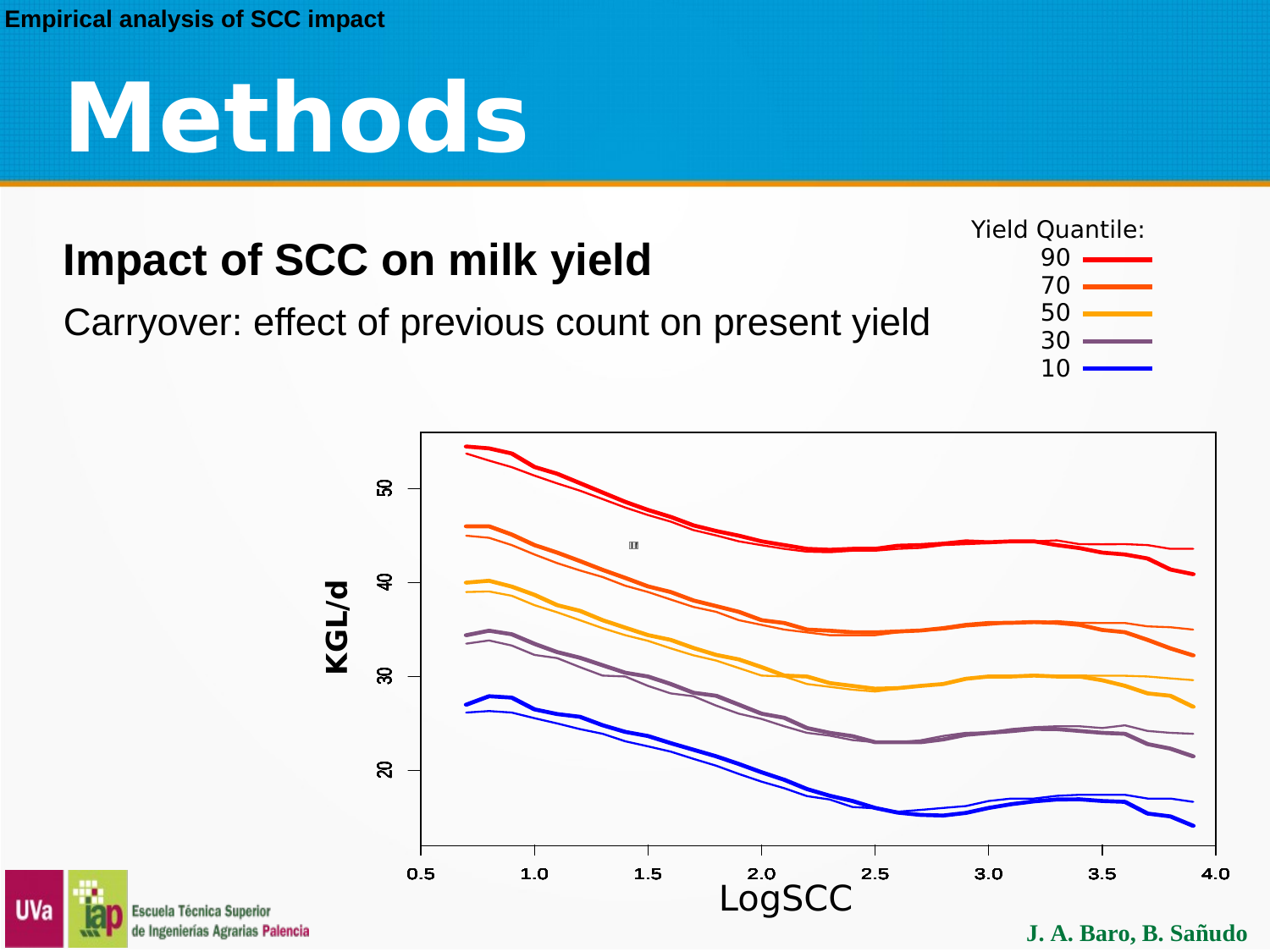## **Methods**

### **Impact of SCC on milk yield**

Carryover: effect of previous count on present yield



- Lower previous counts (sicker udder now)
	- **~1 kg/d lower yield**
- *et viceversa*

except for very low yield cows and for counts beyond 2000  $\text{cell}/\mu$ l



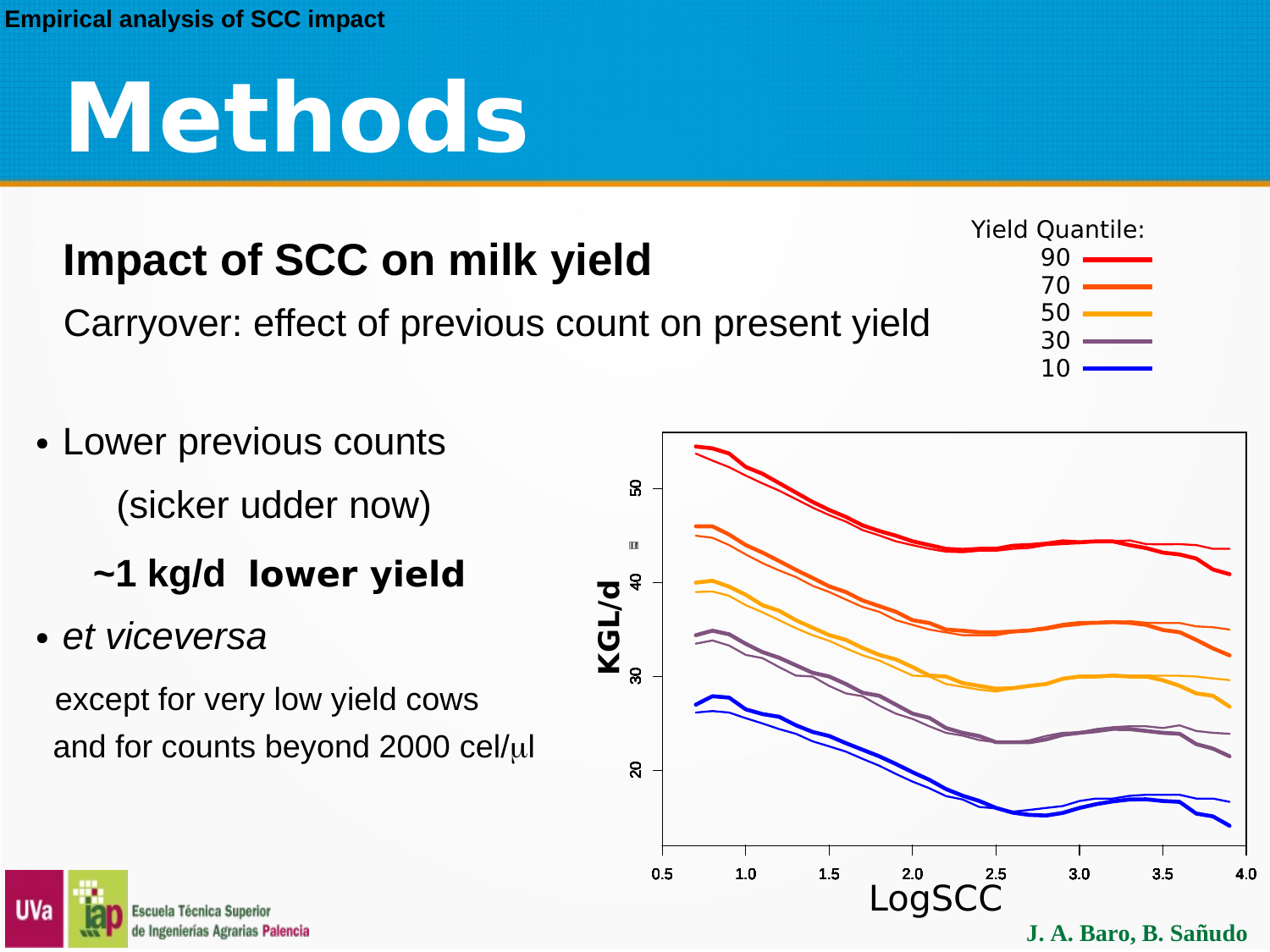# **CONCLUSIONS**

- Regression of yield on log-counts provides accurate and repeatable prediction of mastitis related milk yield losses and carryover efects
- Lower cell counts on the previous month are associated with slightly lower yields
- Use: extension, expert systems, prediction of future yields
- Traditional SCC is not the best systematic indicator of mastitis available anymore
- Better criteria (differential cell counts) will improve the power and scope of this approach.